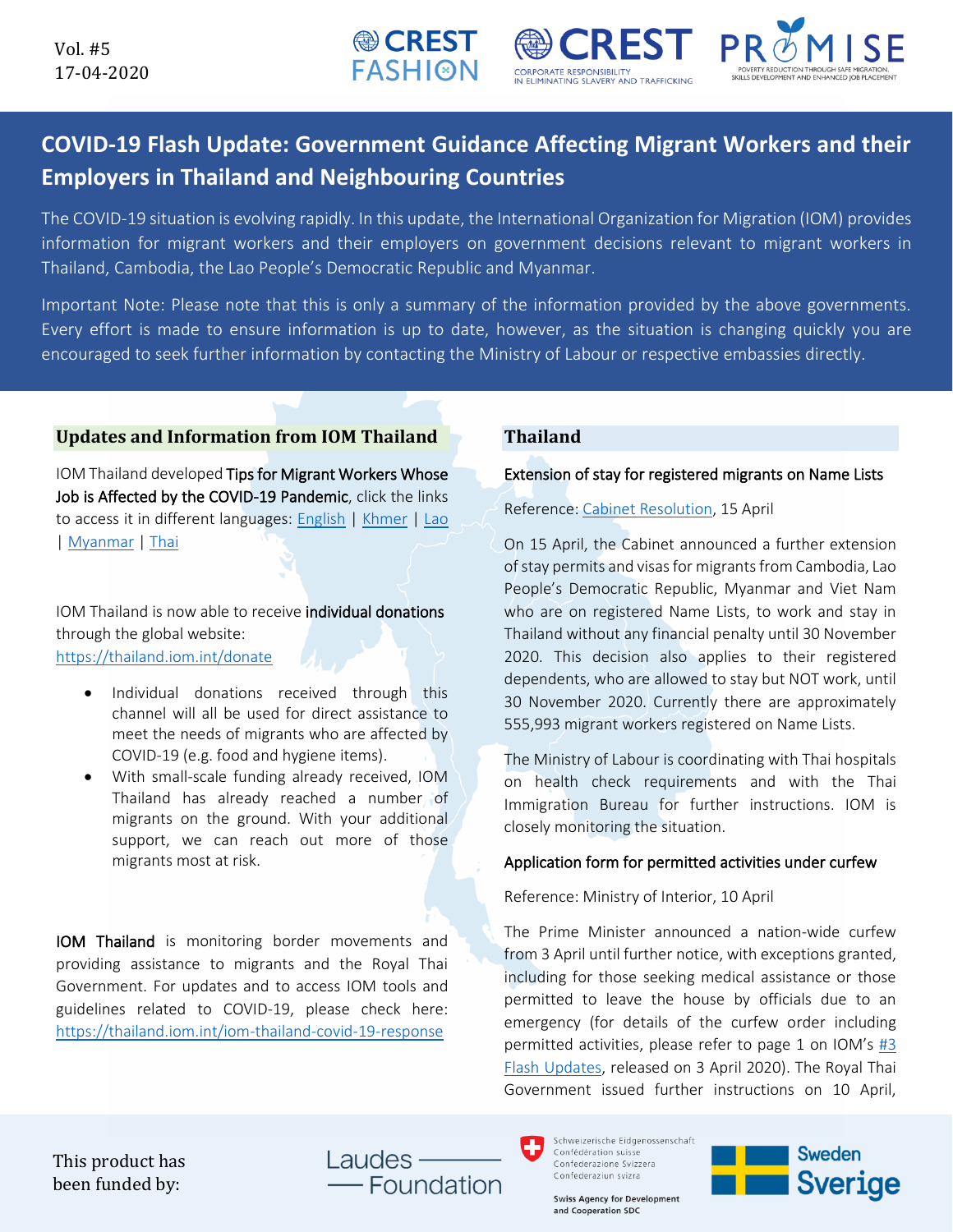## Vol. #5 17-04-2020

**● CREST FASHION** 

stating that those who wish to conduct permitted activities during curfew hours are required to submit the below documents to the governor of the respective province:

- 1. Copy of ID card or passport
- 2. Supporting documents (eg, medical instructions)
- 3. Application form [\(for Bangkok residents](https://iomint-my.sharepoint.com/:w:/g/personal/yjiang_iom_int/EXd7Li3hrZlNsGk9CjlaRbwBO9X7kiOzf-nYlVkdeT41mw?e=R6i1Hv) | [for](https://iomint-my.sharepoint.com/:w:/g/personal/yjiang_iom_int/EWFtXPL2C7hAmcNyVBW8EKsBPLMhBvSwZMQS3a9TtZsHgA?e=x3uCAu)  [other residents](https://iomint-my.sharepoint.com/:w:/g/personal/yjiang_iom_int/EWFtXPL2C7hAmcNyVBW8EKsBPLMhBvSwZMQS3a9TtZsHgA?e=x3uCAu) of other provinces)

## New sectors are eligible to operate under nation-wide curfew

#### Reference: Prime Minister's [announcement,](https://iomint-my.sharepoint.com/personal/yjiang_iom_int/_layouts/15/onedrive.aspx?id=%2Fpersonal%2Fyjiang%5Fiom%5Fint%2FDocuments%2FLHD%20COVID%20Flash%20Updates%2FOfficial%20announcements%20and%20refs%2FThailand%2F17%2D04%2FEmergency%20Exeptional&originalPath=aHR0cHM6Ly9pb21pbnQtbXkuc2hhcmVwb2ludC5jb20vOmY6L2cvcGVyc29uYWwveWppYW5nX2lvbV9pbnQvRWtoMVRKOV9FYmRJbmJOdEJwUDRpRThCcDFjc1J5Rk5hTXJRVWFKd1B2MExkZz9ydGltZT0tRDV5LWVEaDEwZw) 10 April

The Royal Thai Government has granted permission for employees in the fishing industry, rubber plantations and veterinary clinics to work as necessary under the nationwide curfew. It should be noted that permission is not automatically granted for these sectors, but requires the relevant authority's approval. To apply for an exemption, companies need to submit the below three documents to the governor of the respective province/s that the company is operating in, on behalf of working employees:

- 1. Employee card
- 2. ID card or passport
- 3. [Application form](https://iomint-my.sharepoint.com/:b:/g/personal/yjiang_iom_int/EYhoHtWoj2FFteB6C-GWxckBf5R02HMJM9N-d7QmTj9Mzw?e=bwBywT)

## New website for consolidated provincial regulations on curfew and border management

Thailand's Centre for COVID-19 Situation Administration (CCSA) has developed a [website,](http://www.moicovid.com/%E0%B8%9B%E0%B8%A3%E0%B8%B0%E0%B8%81%E0%B8%B2%E0%B8%A8-%E0%B8%84%E0%B8%B3%E0%B8%AA%E0%B8%B1%E0%B9%88%E0%B8%87%E0%B8%88%E0%B8%B1%E0%B8%87%E0%B8%AB%E0%B8%A7%E0%B8%B1%E0%B8%94/) consolidating all provincial regulations on curfew arrangements and provincial border management, in Thai language. On the home page, click on the name of each province and the regulations announced in that province will pop up.

## Compensation for COVID-19 positive patients in Krabi province

#### Reference[: the Governor of Krabi province,](https://iomint-my.sharepoint.com/:i:/g/personal/yjiang_iom_int/EZbtq3ETxqxDidJfQ8y86d0B03OkDXoRNX_AODo6CnoEkA?e=xbS9cK) 10 April

The Governor of Krabi Province has announced a new policy on compensation for COVID-19 positive patients in the province. Effective from 10 April, COVID-19 positive patients who are hospitalized are eligible for 500 THB/day compensation until discharged. This applies to all nationalities. Infected patients must inform local authorities (Head of Village, Chief of District) in order to receive compensation during the period of hospitalization. At the time of writing, no other provinces have announced similar policies.

#### **Myanmar**

**CORPORATE RESPONSIBILITY** 

Quarantine period extended: announcement of 21-day quarantine in quarantine facilities plus 7-day home quarantine

Reference: [Myanmar Ministry of Health and Sports](https://m.facebook.com/story.php?story_fbid=3318627498166532&id=199295433433103)  [official Facebook page](https://m.facebook.com/story.php?story_fbid=3318627498166532&id=199295433433103)

The Ministry of Health and Sports announced the decision to extend quarantine beyond the original requirement of 14-days. From 11 April onward, quarantine in Myanmar involves 21-days of quarantine in a community-based facility (Government quarantine centres or hotels), plus 7-days home quarantine. This applies to all returning Myanmar migrant workers.

This decision is based on the World Health Organization's (WHO) recent announcement that the transmission of COVID-19 is possible two days before and 28 days after the onset of symptoms.

## The Ministry of Foreign Affairs instructions on the management of returning migrants

## Reference: [Myanmar Ministry of Foreign Affairs official](https://www.facebook.com/513368565530110/posts/1433903213476636/)  [Facebook page](https://www.facebook.com/513368565530110/posts/1433903213476636/)

On 11 April, the Myanmar Ministry of Foreign Affairs (MOFA) announced further instructions to manage Myanmar migrants returning from Thailand. As more COVID-19 positive cases have been confirmed across the country, and many quarantine centres are still being established, the Myanmar MOFA further encouraged Myanmar migrants in Thailand to follow the Royal Thai Government's orders on visa management, and consider returning after 30 April – the current end date of the State of Emergency in Thailand.

This product has been funded by:

Laudes -- Foundation Schweizerische Eidgenossenschaft Confédération suisse Confederazione Svizzera Confederaziun svizra

**Swiss Agency for Development** and Cooperation SDC